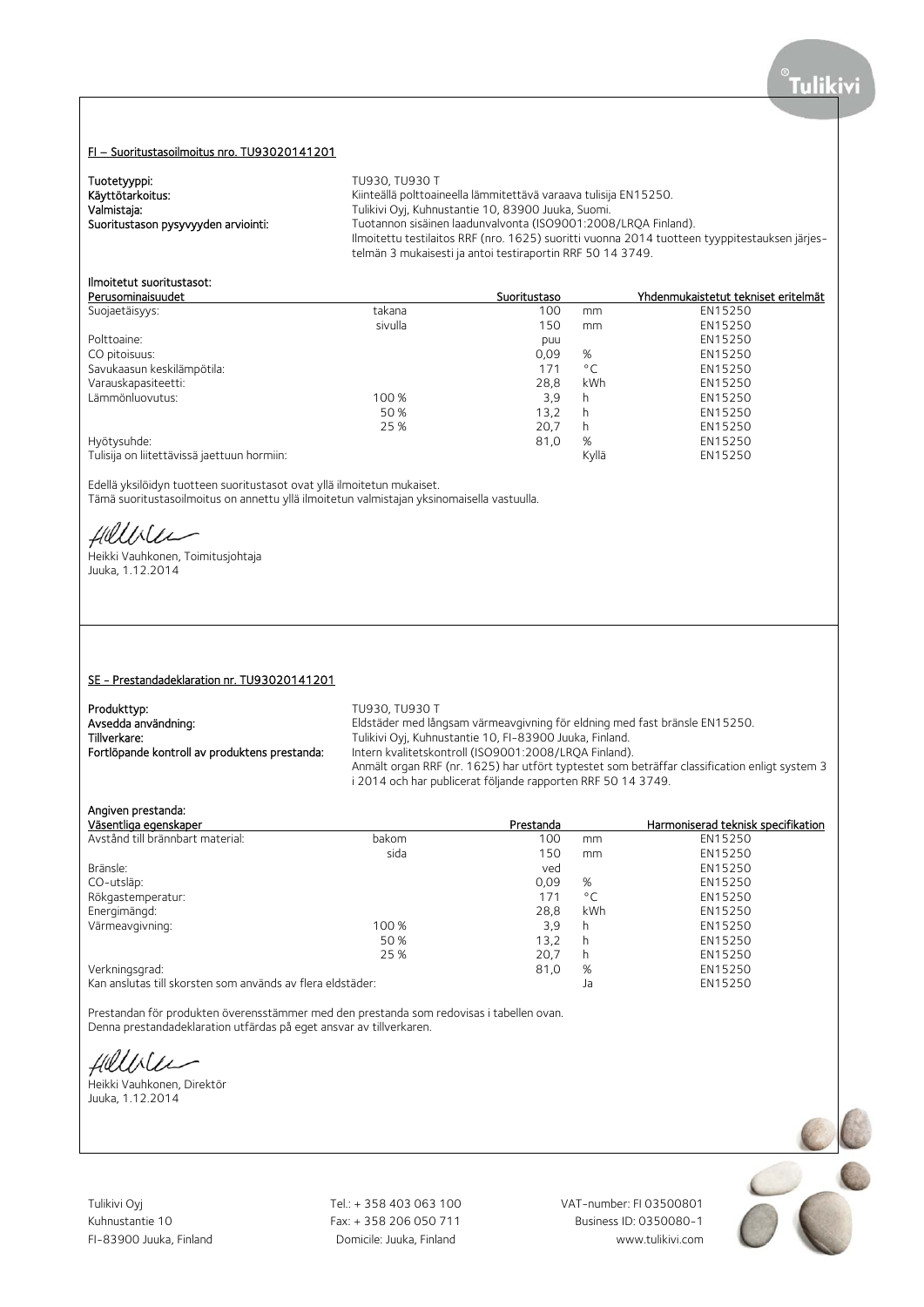## EN - Declaration of Performance nr. TU93020141201

| Product type:                             | TU930, TU930 T                                                                             |
|-------------------------------------------|--------------------------------------------------------------------------------------------|
| Intended use:                             | Slow heat release appliance fired by solid fuel EN15250.                                   |
| Manufacturer:                             | Tulikivi Oyj, Kuhnustantie 10, FI-83900 Juuka, Finland.                                    |
| Verification of constancy of performance: | Internal quality control (ISO9001:2008/LRQA Finland).                                      |
|                                           | The notified laboratory RRF (nr. 1625) performed the determination of the product type on  |
|                                           | the basis of type testing under system 3 in the year 2014 and issued test report RRF 50 14 |
|                                           | 3749.                                                                                      |

# Declared performance:

| <b>Essential Characteristics</b>                                |       | Performance |              | Harmonized technical specification |
|-----------------------------------------------------------------|-------|-------------|--------------|------------------------------------|
| Distance to combustible materials:                              | rear  | 100         | mm           | EN15250                            |
|                                                                 | sides | 150         | mm           | EN15250                            |
| Fuel types:                                                     |       | firewood    |              | EN15250                            |
| CO emissions:                                                   |       | 0.09        | %            | EN15250                            |
| Max. flue gas temperature:                                      |       | 171         | $^{\circ}$ C | EN15250                            |
| Thermal storage capacity:                                       |       | 28.8        | kWh          | EN15250                            |
| Heat output:                                                    | 100 % | 3.9         | h            | EN15250                            |
|                                                                 | 50 %  | 13.2        | h            | EN15250                            |
|                                                                 | 25 %  | 20,7        | h            | EN15250                            |
| Energy efficiency:                                              |       | 81,0        | %            | EN15250                            |
| Connection of multiple fireplaces on shared flue pipe possible: |       |             | Yes          | EN15250                            |

The performance of the product is in conformity with the above declared performance. This declaration of performance is issued under the sole responsibility of the manufacturer.

Hillblu

Heikki Vauhkonen, Managing Director Juuka, 1.12.2014

#### DE – Leistungserklärung Nr. TU93020141201

| Produkttyp:                             | TU930, TU930 T                                                                           |
|-----------------------------------------|------------------------------------------------------------------------------------------|
| Vorgesehener Verwendungszweck:          | Speicherfeuerstätte für feste Brennstoffe EN15250.                                       |
| Hersteller:                             | Tulikivi Oyj, Kuhnustantie 10, FI-83900 Juuka, Finnland.                                 |
| Überprüfung der Leistungsbeständigkeit: | Interne Qualitätskontrolle (ISO9001:2008/LRQA Finnland).                                 |
|                                         | Die notifizierte Stelle RRF (Nr. 1625) hat die Typprüfung nach dem System 3 im Jahr 2014 |
|                                         | durchgeführt und folgenden Testreport ausgestellt: RRF 50 14 3749.                       |

# Erklärte Leistung:

| Wesentliche Merkmale                                       |          | Leistuna  |              | Harmonisierte technische Spezifikation |
|------------------------------------------------------------|----------|-----------|--------------|----------------------------------------|
| Abstand zu brennbaren Bauteilen:                           | hinten   | 100       | mm           | EN15250                                |
|                                                            | seitlich | 150       | mm           | EN15250                                |
| Brennstoff:                                                |          | Brennholz |              | EN15250                                |
| CO Emissionen:                                             |          | 0,09      | %            | EN15250                                |
| Abgastemperatur:                                           |          | 171       | $^{\circ}$ C | EN15250                                |
| Gespeicherte Energie:                                      |          | 28,8      | kWh          | EN15250                                |
| Wärmeabgabe:                                               | 100 %    | 3,9       | h            | EN15250                                |
|                                                            | 50 %     | 13.2      | h            | EN15250                                |
|                                                            | 25 %     | 20,7      | h            | EN15250                                |
| Wirkungsgrad:                                              |          | 81,0      | %            | EN15250                                |
| Für Mehrfachbelegung auf gemeinsamen Schornstein geeignet: |          |           | Ja           | EN15250                                |

Die Leistung des Produkts entspricht der oben erklärten Leistung. Verantwortlich für die Erstellung dieser Leistungserklärung ist allein der Hersteller.

Hillblu

Heikki Vauhkonen, Geschäftsleiter Juuka, 1.12.2014

Tulikivi Oyj Tel.: + 358 403 063 100 VAT-number: FI 03500801

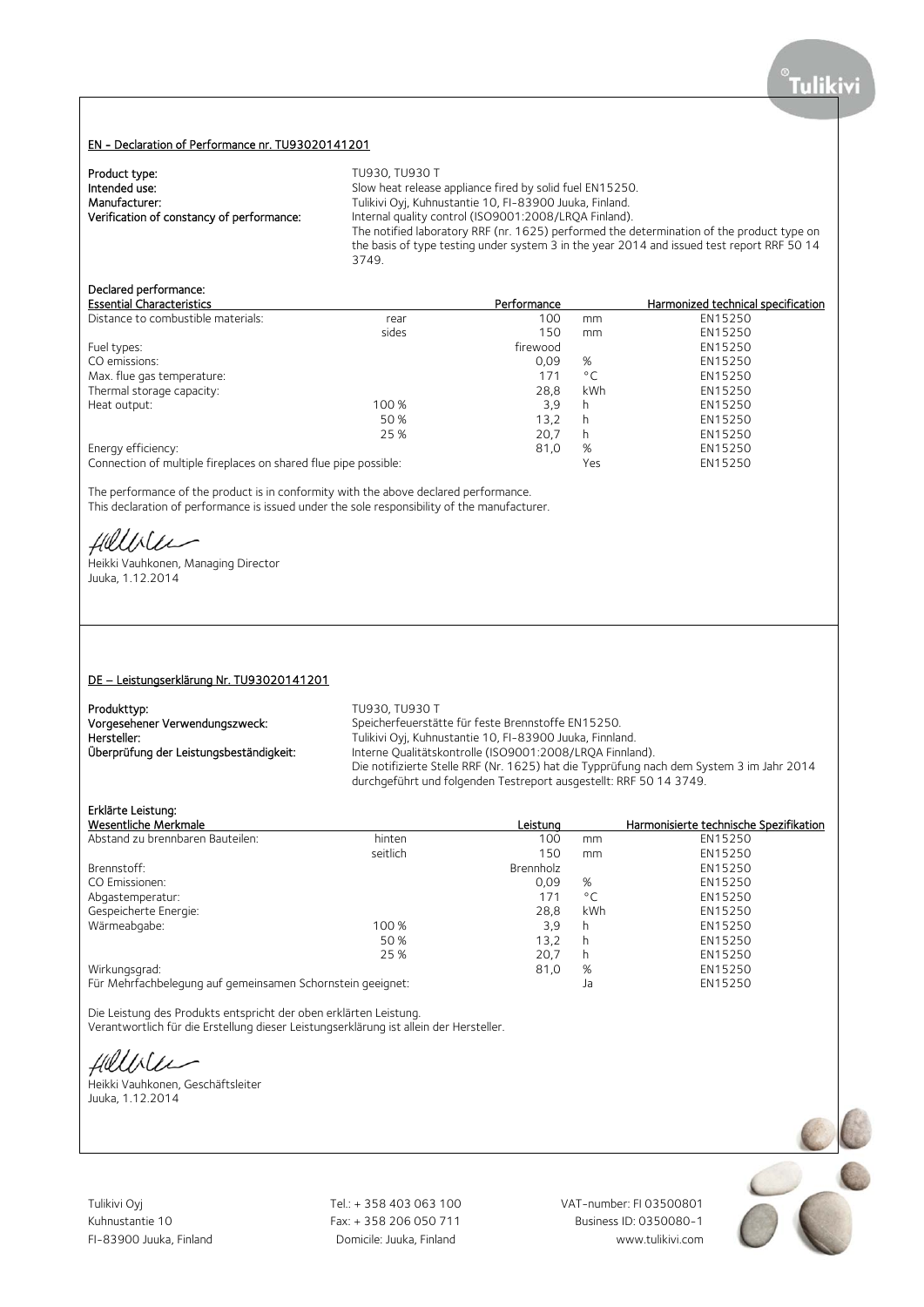### FR - Déclaration des performances no. TU93020141201

| Type de produit:                             | TU930. TU930 T                                                                                 |
|----------------------------------------------|------------------------------------------------------------------------------------------------|
| Usage prévu:                                 | Poêle-cheminée à accumulation de chaleur faisant appel à un combustible EN15250.               |
| Fabricant:                                   | Tulikivi Oyj, Kuhnustantie 10, FI-83900 Juuka, Finlande.                                       |
| Evaluation de la stabilité des performances: | Contrôle de qualité interne (ISO9001:2008/LROA Finlande).                                      |
|                                              | Le laboratoire d'essais notifié RRF (no. 1625) a effectué la détermination du produit type sur |
|                                              | la base d'essais de type système 3 en 2014 et a issu le rapport de test RRF 50 14 3749.        |

# Performances déclarées:

| Caractéristiques essentielles                   |         | Performances |              | Spécifications techniques harmonisées |
|-------------------------------------------------|---------|--------------|--------------|---------------------------------------|
| Distance aux éléments structurels inflammables: | arrière | 100          | mm           | EN15250                               |
|                                                 | côtés   | 150          | mm           | EN15250                               |
| Combustible:                                    |         | bois         |              | EN15250                               |
| Émissions de CO:                                |         | 0.09         | %            | EN15250                               |
| Température des gaz évacués:                    |         | 171          | $^{\circ}$ C | EN15250                               |
| Energie stockée:                                |         | 28.8         | kWh          | EN15250                               |
| Restitution thermique:                          | 100 %   | 3.9          | h            | EN15250                               |
|                                                 | 50 %    | 13.2         | h            | EN15250                               |
|                                                 | 25 %    | 20.7         | h            | EN15250                               |
| Rendement:                                      |         | 81,0         | %            | EN15250                               |
|                                                 |         |              |              |                                       |

Raccordement possible à une cheminée s'utilisant pour plusieurs appareils de chauffage: Oui EN15250

Les performances du produit sont conformes aux performances déclarées indiquées en haut. La présente déclaration des performances est établie sous la seule responsabilité du fabricant.

fillble

Heikki Vauhkonen, Directeur Général Juuka, 1.12.2014

#### NL - Prestatieverklaring nr. TU93020141201

Producttype:<br>
Beoogd gebruik:<br>
Beoogd gebruik:<br>
TU930, TU930 T

Accumulerende toestelle gestookt met vaste brandstof EN15250. Fabrikant:<br>
Fabrikant: Tulikivi Oyj, Kuhnustantie 10, FI-83900 Juuka, Finland.<br>
Verificatie van de prestatiebestendigheid: lnterne kwaliteitscontrole (ISO9001:2008/LRQA Finland. Interne kwaliteitscontrole (ISO9001:2008/LRQA Finland). De genotificeerde testlaboratorium RRF (nr. 1625) heeft de typetest uitgevoerd op basis van testen uitgevoerd volgens systeem 3 in 2014 met testverslag RRF 50 14 3749 als resultaat.

# Aangegeven prestatie:

| Essentiële kenmerken                    |            | <b>Prestaties</b> |              | Geharmoniseerde technische specificatie |
|-----------------------------------------|------------|-------------------|--------------|-----------------------------------------|
| Afstand tot brandbare constructiedelen: | achterkant | 100               | mm           | EN15250                                 |
|                                         | zijkant    | 150               | mm           | EN15250                                 |
| Brandstof:                              |            | hout              |              | EN15250                                 |
| CO-emissies:                            |            | 0.09              | %            | EN15250                                 |
| Rookgastemperatuur:                     |            | 171               | $^{\circ}$ C | EN15250                                 |
| Hoeveelheid energie:                    |            | 28,8              | kWh          | EN15250                                 |
| Warmteafgifte:                          | 100 %      | 3.9               | h            | EN15250                                 |
|                                         | 50%        | 13.2              | h            | EN15250                                 |
|                                         | 25 %       | 20,7              | h            | EN15250                                 |
| Rendement:                              |            | 81.0              | %            | EN15250                                 |
| $\blacksquare$                          |            |                   |              | --------                                |

Kan worden aangesloten op een door meerdere verwarmingstoestellen gebruikt rookkanaal: Ja EN15250

De prestaties van het product voldoen aan de hierboven vermelde prestatieverklaringen. Deze prestatieverklaring is verstrekt onder de exclusieve verantwoordelijkheid van de fabrikant.

Hillble

Heikki Vauhkonen, Directeur Juuka, 1.12.2014

Tulikivi Oyj Tel.: + 358 403 063 100 VAT-number: FI 03500801

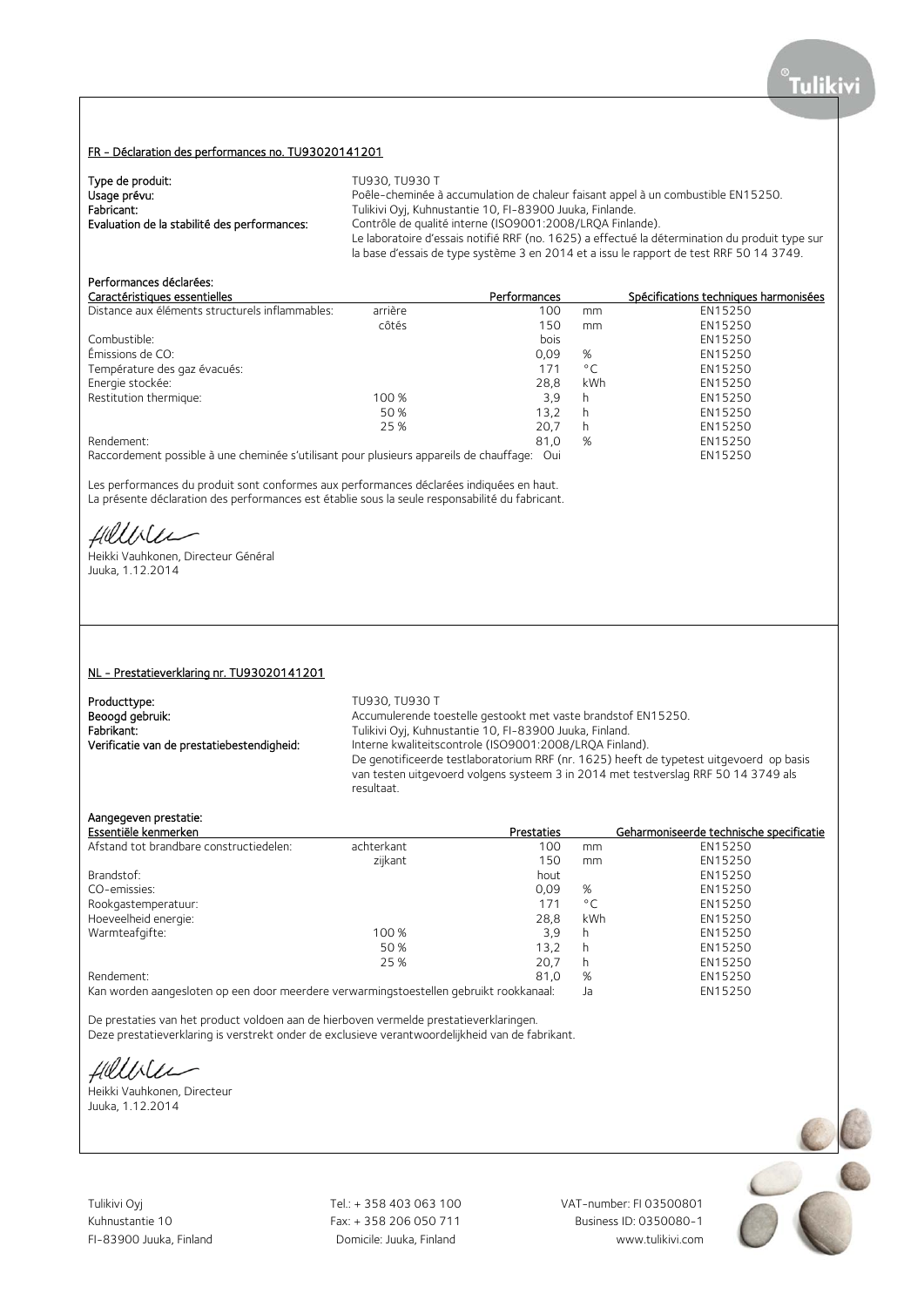## IT - Dichiarazione di prestazione nro. TU93020141201

| Prodotto - tipo:                                | TU930, TU930 T                                                                                 |
|-------------------------------------------------|------------------------------------------------------------------------------------------------|
| Uso previsto:                                   | Apparecchi domestici a lento rilascio di calore alimentati a combustibili EN15250.             |
| Fabbricante:                                    | Tulikivi Oyi, Kuhnustantie 10, FI-83900 Juuka, Finlandia.                                      |
| Verificazione della costanza della prestazione: | Controllo di qualità interno (ISO9001:2008/LROA Finlandia).                                    |
|                                                 | L'organismo notificato RRF (nro. 1625) ha effettuato le prove di tipo secondo il sistema 3 nel |
|                                                 | 2014 e ha rilasciato la seguente rapporto di prova: RRF 50 14 3749.                            |

# Prestazione dichiarata:

| Caratteristiche essenziali                                                                                                                                                                                                        |       | Prestazione |              | Documento di riferimento |
|-----------------------------------------------------------------------------------------------------------------------------------------------------------------------------------------------------------------------------------|-------|-------------|--------------|--------------------------|
| Distanza dei materiali infiammabili:                                                                                                                                                                                              | retro | 100         | mm           | EN15250                  |
|                                                                                                                                                                                                                                   | lato  | 150         | mm           | EN15250                  |
| Combustibile:                                                                                                                                                                                                                     |       | legna       |              | EN15250                  |
| Emissioni CO:                                                                                                                                                                                                                     |       | 0.09        | %            | EN15250                  |
| Temperatura dei gas in uscita:                                                                                                                                                                                                    |       | 171         | $^{\circ}$ C | EN15250                  |
| Energia accumulata:                                                                                                                                                                                                               |       | 28.8        | kWh          | EN15250                  |
| Rilascio del calore:                                                                                                                                                                                                              | 100%  | 3,9         | h            | EN15250                  |
|                                                                                                                                                                                                                                   | 50%   | 13.2        | h            | EN15250                  |
|                                                                                                                                                                                                                                   | 25%   | 20,7        | h            | EN15250                  |
| Rendimento:                                                                                                                                                                                                                       |       | 81.0        | %            | EN15250                  |
| $\mathbf{A}$ . The contract of the contract of the contract of the contract of the contract of the contract of the contract of the contract of the contract of the contract of the contract of the contract of the contract of th |       |             |              | FULLED FO                |

Adatta per essere collegata a una canna fumaria utilizzata da vari apparecchi di riscaldamento: Si EN15250

La prestazione del prodotto conforme alla prestazione dichiarata sopra.

Si rilascia la presente dichiarazione di prestazione sotto la responsabilità esclusiva del fabbricante.

Hillbler

Heikki Vauhkonen, Direttore Juuka, 1.12.2014

#### ET - Toimivusdeklaratsioon nr. TU93020141201

| Tootetüüp:                                | TU930, TU930 T                                               |
|-------------------------------------------|--------------------------------------------------------------|
| Ettenähtud kasutusotstarve:               | Tahke kütusega köetav soojustsalvestav küttekolle EN15250.   |
| Tootia:                                   | Tulikivi Oyi, Kuhnustantie 10, FI-83900 Juuka, Soome.        |
| Toimivuse püsivuse kontrollimise süsteem: | Sisemine kvaliteedikontroll (ISO9001:2008/LROA Soome).       |
|                                           | Teavitatud asutus RRF (nr. 1625) on juhatanud tüübihindamine |

ie 10. FI-83900 Juuka. Soome. roll (ISO9001:2008/LRQA Soome). nr. 1625) on juhatanud tüübihindamine pärast süsteemi 3 aastal 2014 a on välja andnud järgmise testraporti RRF 50 14 3749.

#### Deklareeritud toimivus:

| Põhiomadused                                                         |        | Toimivus |              | Ühtlustatud tehniline kirjeldus |
|----------------------------------------------------------------------|--------|----------|--------------|---------------------------------|
| Kaugus põlevast materjalist konstruktsioonidest:                     | taga   | 100      | mm           | EN15250                         |
|                                                                      | kõrval | 150      | mm           | EN15250                         |
| Kütus:                                                               |        | puu      |              | EN15250                         |
| Põlemissaaduste CO sisaldus:                                         |        | 0,09     | %            | EN15250                         |
| Väljuva gaasi temperatuur:                                           |        | 171      | $^{\circ}$ C | EN15250                         |
| Salvestatud energiahulk:                                             |        | 28.8     | kWh          | EN15250                         |
| Soojuse eraldumine:                                                  | 100%   | 3.9      | h            | EN15250                         |
|                                                                      | 50%    | 13.2     | h            | EN15250                         |
|                                                                      | 25%    | 20.7     | h            | EN15250                         |
| Kasutegur:                                                           |        | 81,0     | %            | EN15250                         |
| Sobib ühendamiseks mitme küttekolde poolt kasutatava korstnalõõriga: |        |          | Ja           | EN15250                         |

Toote toimivus on kooskõlas ülalosutatud deklareeritud toimivusega. Käesolev toimivusdeklaratsioon on välja antud tootja ainuvastutusel.

Hilliler

Heikki Vauhkonen, Tegevdirektor Juuka, 1.12.2014

Tulikivi Oyj Tel.: + 358 403 063 100 VAT-number: FI 03500801

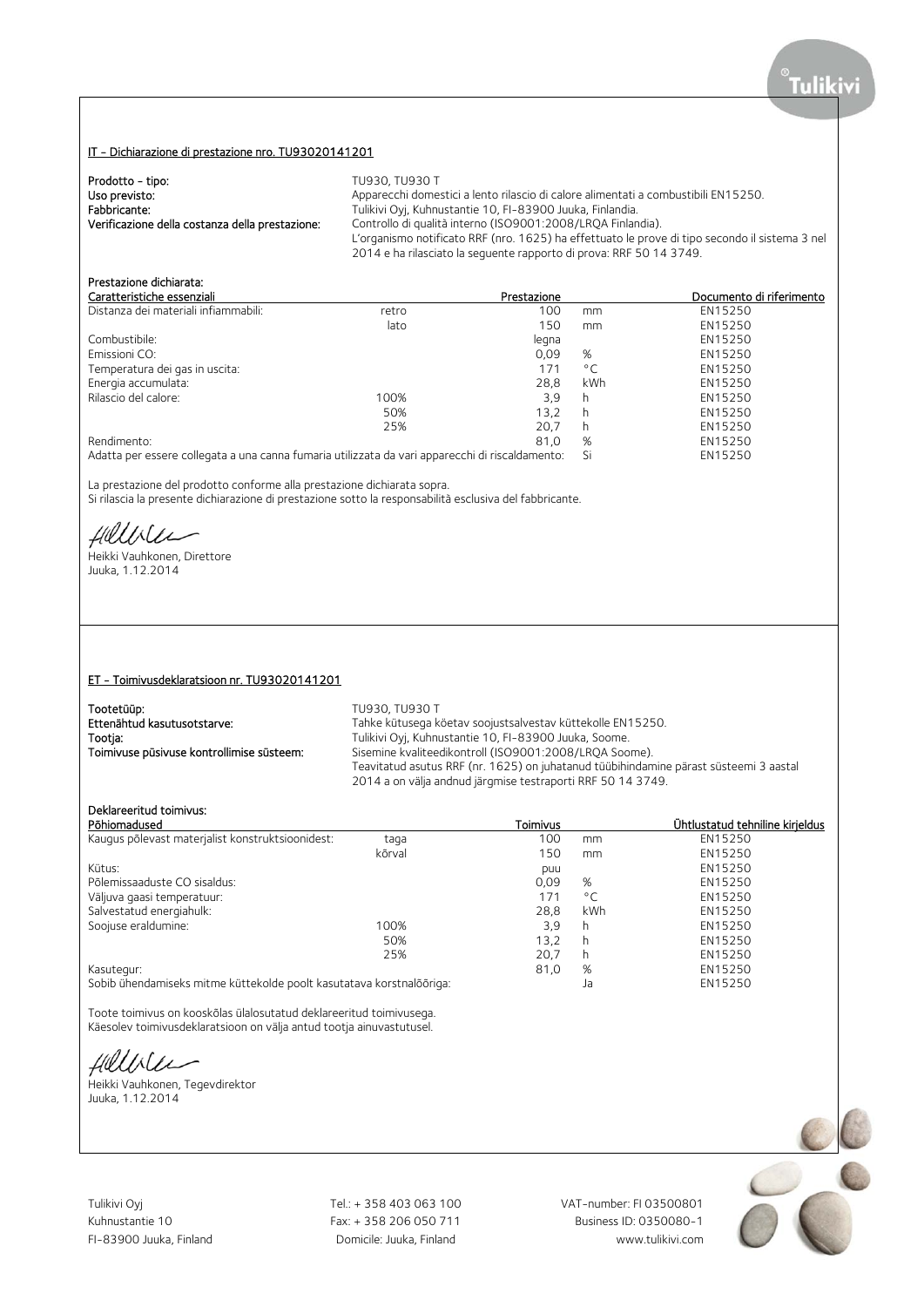## LT - Eksploatacini**ų** savybi**ų** deklaracij**ą** nr. TU93020141201

| Produkto tipas:                                   | TU930, TU930 T                                                                                 |
|---------------------------------------------------|------------------------------------------------------------------------------------------------|
| Paskirtis:                                        | Lėtai šilumą išskiriantys kietuoju kuru kūrenami buitiniai šildytuvai EN15250.                 |
| Gamintojas:                                       | Tulikivi Oyj, Kuhnustantie 10, FI-83900 Juuka, Suomija.                                        |
| Nuolatinis eksploatacinių savybių sertifikavimas: | Vidaus kokybės kontrolės (ISO9001:2008/LRQA Suomija).                                          |
|                                                   | Notifikuotoji sertifikavimo istaiga RRF (nr. 1625) atliko testa pagal sistema 3 metais 2014 ir |
|                                                   | išdavė sertifikata RRF 50 14 3749.                                                             |

# Deklaruojamos eksploatacin**ė**s savyb**ė**s:

|                                                       | Eksploatacinės savybės |              | Darnioji techninė specifikacija |
|-------------------------------------------------------|------------------------|--------------|---------------------------------|
| nuo galinės sienelės                                  | 100                    | mm           | EN15250                         |
| iš šono                                               | 150                    | mm           | EN15250                         |
|                                                       | malkos                 |              | EN15250                         |
|                                                       | 0.09                   | %            | EN15250                         |
|                                                       | 171                    | $^{\circ}$ C | EN15250                         |
|                                                       | 28.8                   | kWh          | EN15250                         |
| 100 %                                                 | 3.9                    | h            | EN15250                         |
| 50 %                                                  | 13,2                   | h            | EN15250                         |
| 25 %                                                  | 20,7                   | h            | EN15250                         |
|                                                       | 81,0                   | %            | EN15250                         |
| Keletos krosnių pajungimas į vieną dūmtraukį-galimas: |                        | Taip         | EN15250                         |
|                                                       |                        |              |                                 |

Produkto eksploatacinės savybės atitinka deklaruotas eksploatacines savybes. Ši eksploatacinių savybių deklaracija išduota tik nurodyto gamintojo atsakomybe.

fillble

Heikki Vauhkonen, Generalinis Direktorius Juuka, 1.12.2014

#### LV – Veiktsp**ē**jas deklar**ā**cija nr. TU93020141201

**Produkta veids:** TU930, TU930 T<br> **Lietošanas veids:** Text Cietā kurināmā sil

Cietā kurināmā sildiekārtas ar lēnu siltumatdevi EN15250. Ražot**ā**js: Tulikivi Oyj, Kuhnustantie 10, FI-83900 Juuka, Somija. Veiktsp**ē**jas snieguma p**ā**rbaude: Iekšēja kvalitātes pārbaude (ISO9001:2008/LRQA Somija). Paziņotā (notificētā) institūcija RRF (nr. 1625) veica produkta tipa noteikšanu balstoties uz produkta 3. sistēmas tipa testiem 2014 gadā un tika izdots testēšanas pārskats RRF 50 14 3749.

## Tehniskie r**ā**d**ī**t**ā**ji:

| Galvenie veiktspējas rādītāji                                                                                   |               | Veiktspēja     |              | Kopējā tehniskā specifkācija |
|-----------------------------------------------------------------------------------------------------------------|---------------|----------------|--------------|------------------------------|
| Attālums līdz degošiem materiāliem:                                                                             | no aizmugures | 100            | mm           | EN15250                      |
|                                                                                                                 | no sāniem     | 150            | mm           | EN15250                      |
| Kurināmā veidi:                                                                                                 |               | malkas pagales |              | EN15250                      |
| CO emisija:                                                                                                     |               | 0.09           | %            | EN15250                      |
| Izplūdes gāzu temperatūra:                                                                                      |               | 171            | $^{\circ}$ C | EN15250                      |
| Energoietilpība:                                                                                                |               | 28.8           | kWh          | EN15250                      |
| Siltuma jauda:                                                                                                  | 100 %         | 3,9            | h            | EN15250                      |
|                                                                                                                 | 50 %          | 13.2           | h            | EN15250                      |
|                                                                                                                 | 25 %          | 20.7           | h            | EN15250                      |
| Lietderības koeficients:                                                                                        |               | 81,0           | %            | EN15250                      |
| the former than a fact the angle of the first product and contract and the second second second second second s |               |                | $1 =$        | <b>FMAFSEQ</b>               |

Ir iespēja pievienot vairākus kamīnus pie viena dūmvada: Jā EN15250

Produkta veiktspēja atbilst augstāk minētajiem rādītājiem. Par šīs veiktspējas deklarācijas izsniegšanu pilnībā atbild ražotājs.

fillile

Heikki Vauhkonen, Ģenerāldirektors Juuka, 1.12.2014

Tulikivi Oyj Tel.: + 358 403 063 100 VAT-number: FI 03500801

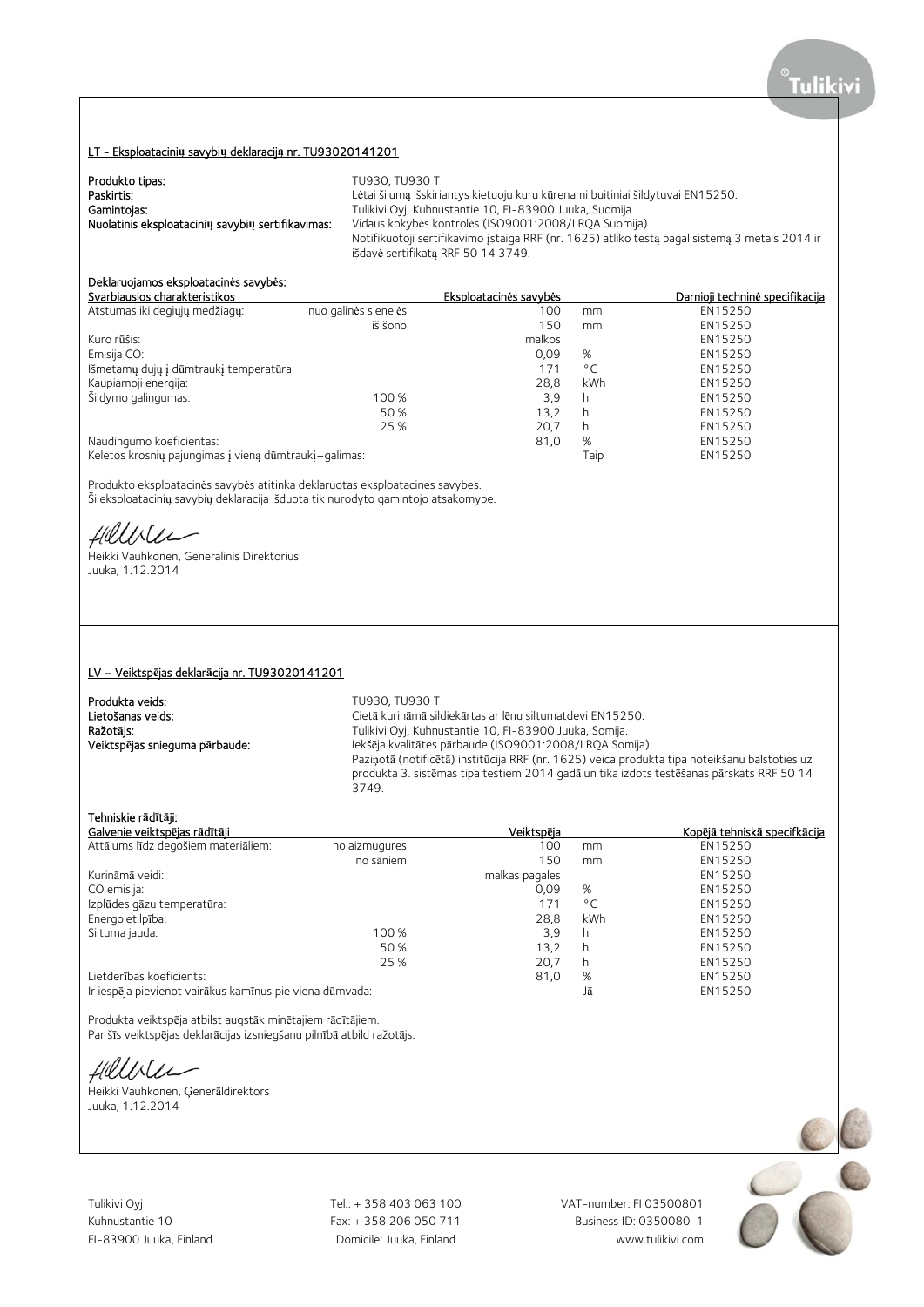## SI - Izjava o zmogljivosti nr. TU93020141201

| Tip proizvoda:                                    | TU930, TU930 T                                                                            |
|---------------------------------------------------|-------------------------------------------------------------------------------------------|
| Predvidena uporaba:                               | Naprave na trdna goriva, ki počasi oddajajo toploto EN15250.                              |
| Proizvajalec:                                     | Tulikivi Oyj, Kuhnustantie 10, FI-83900 Juuka, Finska.                                    |
| Potrdilo o nespremenliivosti lastnosti proizvoda: | Notranji nadzor kakovosti (ISO9001:2008/LRQA Finska).                                     |
|                                                   | Pooblaščen laboratorij RRF (nr. 1625) je na podlagi preizkušanja tipa po sistemu 3 v letu |
|                                                   | 2014 izvedel in izdal potrdilo o preizkusu RRF 50 14 3749.                                |
|                                                   |                                                                                           |

# Izjava u**č**inkovitosti

| Bistvene značilnosti                           |            | Učinkovitost |              | Usklajena tehnična specifikacija |
|------------------------------------------------|------------|--------------|--------------|----------------------------------|
| Odmik od vnetljivih materialov:                | zadaj      | 100          | mm           | EN15250                          |
|                                                | ob straneh | 150          | mm           | EN15250                          |
| Vrsta goriva:                                  |            | les          |              | EN15250                          |
| Emisija CO:                                    |            | 0,09         | %            | EN15250                          |
| Temperatura plinov:                            |            | 171          | $^{\circ}$ C | EN15250                          |
| Akumulirana toplota:                           |            | 28.8         | kWh          | EN15250                          |
| Oddana toplotna moč:                           | 100 %      | 3.9          | h            | EN15250                          |
|                                                | 50 %       | 13.2         | h            | EN15250                          |
|                                                | 25 %       | 20.7         | h            | EN15250                          |
| Izkoristek:                                    |            | 81.0         | %            | EN15250                          |
| Možen priklop več kaminov na skupno dimno cev: |            |              | Da           | EN15250                          |

Delovanje izdelka je v skladu z zgoraj navedenimi lastnostmi. Izjava o zmogljivosti je izdana na odgovornost proizvajalca.

HUULLEE<br>Heikki Vauhkonen, Managing Director

Juuka, 1.12.2014

#### SK - Deklarácia výkonu nr. TU93020141201

Typ produktu:<br>Použitie: TU930, TU930 T Použitie: Spotrebiče pomaly uvoľňujúce teplo spaľujúce tuhé palivo EN15250. **Výrobca:** Tulikivi Oyj, Kuhnustantie 10, FI-83900 Juuka, Fínsko. Overenie stálosti vlastností: Interná kontrola kvality (ISO9001:2008/LRQA Fínsko). Notifikované laboratórium RRF (nr. 1625) vykonalo určenie typu výrobku na základe skúšky typu podľa systému 3 v roku 2014 a vydalo skúšobnú správu RRF 50 14 3749.

## Deklarované vlastnosti:

|       | mm           | EN15250 |
|-------|--------------|---------|
| 150   | mm           | EN15250 |
| drevo |              | EN15250 |
| 0,09  | %            | EN15250 |
| 171   | $^{\circ}$ C | EN15250 |
| 28,8  | kWh          | EN15250 |
| 3.9   | h            | EN15250 |
| 13.2  | h            | EN15250 |
| 20.7  | h            | EN15250 |
| 81,0  | %            | EN15250 |
|       | Ano          | EN15250 |
|       | 100          |         |

Vlastnosti produktu sú v súlade s vyššie uvedenými vlastnosťami. Toto vyhlásenie o vlastnostiach je vydané s výhradnou zodpovednosťou výrobcu.

Hillble

Heikki Vauhkonen, Generálny Riaditeľ Juuka, 1.12.2014

Tulikivi Oyj **Tel.: + 358 403 063 100** VAT-number: FI 03500801